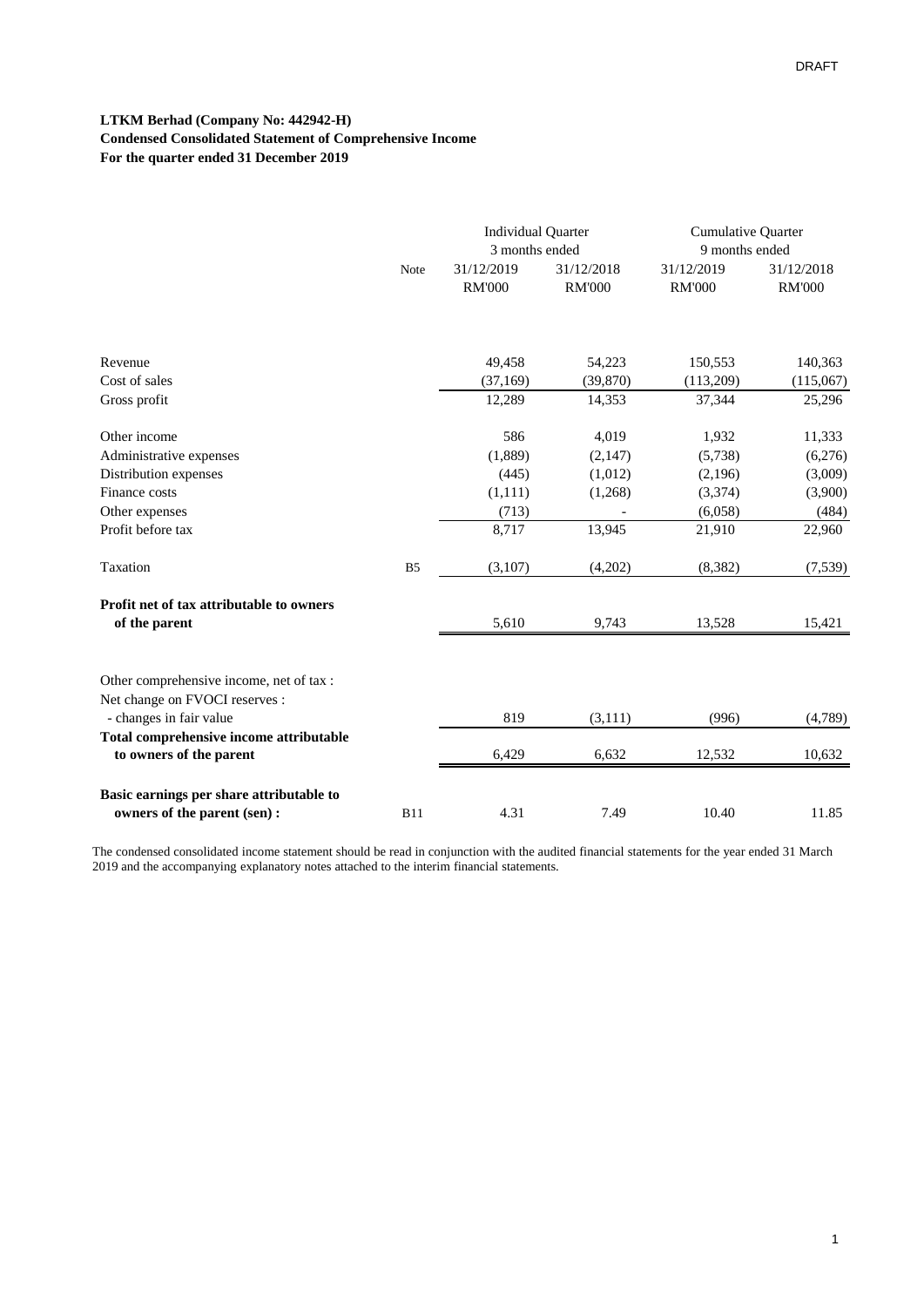### **LTKM Berhad (Company No: 442942-H) Condensed Consolidated Statement of Financial Position As at 31 December 2019**

|                                              | Note | As at<br>31 Dec 2019<br><b>RM'000</b> | As at<br>31 Mar 2019<br><b>RM'000</b> |
|----------------------------------------------|------|---------------------------------------|---------------------------------------|
| <b>ASSETS</b>                                |      |                                       |                                       |
| <b>Non-current assets</b>                    |      |                                       |                                       |
| Property, plant and equipment                |      | 83,860                                | 90,750                                |
| Right of use asset                           |      | 2,927                                 | 1,451                                 |
| Investment properties                        |      | 104,395                               | 104,395                               |
| Land held for development                    |      | 38,920                                | 39,322                                |
| Investment securities                        |      | 23,424                                | 24,219                                |
|                                              |      | 253,526                               | 260,137                               |
| <b>Current assets</b>                        |      |                                       |                                       |
| <b>Biological</b> assets                     |      | 17,630                                | 19,160                                |
| Inventories                                  |      | 25,920                                | 16,592                                |
| Trade receivables                            |      | 12,482                                | 14,611                                |
| Other receivables                            |      | 1,827                                 | 1,476                                 |
| Prepayments                                  |      | 151                                   | 117                                   |
| Tax recoverables                             |      | 84                                    | 157                                   |
| Cash and bank balances                       |      | 48,207                                | 37,455                                |
|                                              |      | 106,301                               | 89,568                                |
| <b>TOTAL ASSETS</b>                          |      | 359,827                               | 349,705                               |
| <b>EQUITY AND LIABILITIES</b>                |      |                                       |                                       |
| Attributable to equity holders of the parent |      |                                       |                                       |
| Share capital                                |      | 65,052                                | 65,052                                |
| Reserves                                     |      | 192,200                               | 180,969                               |
| <b>Total equity</b>                          |      | 257,252                               | 246,021                               |
| <b>Non-current liabilities</b>               |      |                                       |                                       |
| Borrowings                                   | B7   | 49,576                                | 55,034                                |
| Lease liability                              |      | 1,797                                 | 683                                   |
| Deferred tax liabilities                     |      | 8,485                                 | 9,128                                 |
|                                              |      | 59,858                                | 64,845                                |
| <b>Current liabilities</b>                   |      |                                       |                                       |
| Borrowings                                   | B7   | 22,499                                | 20,842                                |
| Lease liability                              |      | 1,180                                 | 768                                   |
| Trade payables                               |      | 8,521                                 | 7,741                                 |
| Other payables                               |      | 7,128                                 | 6,652                                 |
| Dividend payable                             |      |                                       | 1,301                                 |
| Taxation                                     |      | 3,389                                 | 1,535                                 |
|                                              |      | 42,717                                | 38,839                                |
|                                              |      |                                       |                                       |
| <b>Total liabilities</b>                     |      | 102,575                               | 103,684                               |
| TOTAL EQUITY AND LIABILITIES                 |      | 359,827                               | 349,705                               |

The condensed consolidated balance sheet should be read in conjunction with the audited financial statements for the year ended 31 March 2019 and the accompanying explanatory notes attached to the interim financial statements.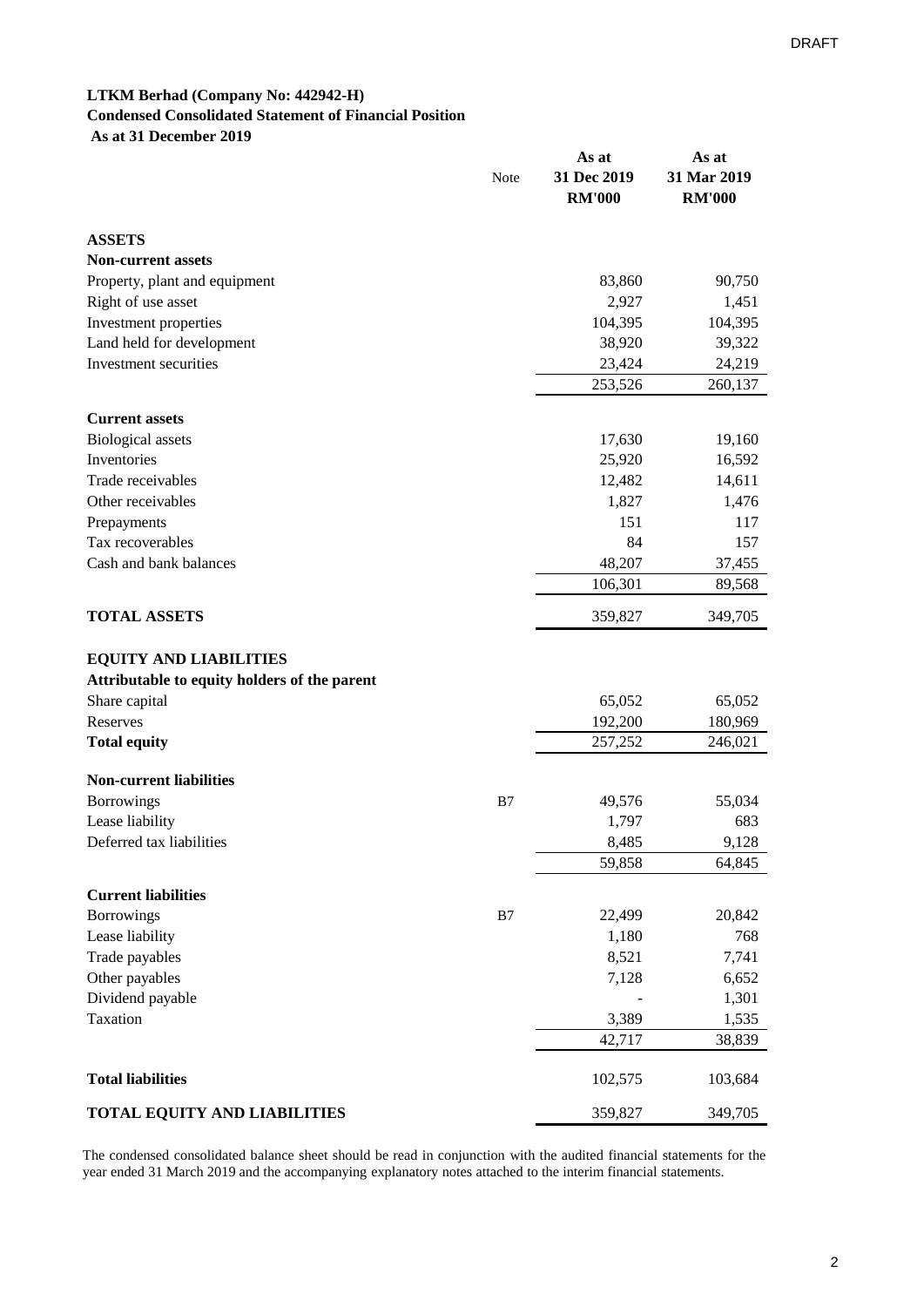9 months ended 31 Dec

# **LTKM Berhad (Company No: 442942-H)**

#### **Condensed Consolidated Statement of Cash Flows**

|                                                            | 2019          | 2018          |
|------------------------------------------------------------|---------------|---------------|
|                                                            | <b>RM'000</b> | <b>RM'000</b> |
| <b>CASH FLOW FROM OPERATING ACTIVITIES</b>                 |               |               |
| Profit before tax                                          | 21,910        | 22,960        |
|                                                            |               |               |
| Adjustments for non-cash flow                              |               |               |
| Depreciation of property, plant & equipment                | 5,461         | 5,824         |
| Depreciation of right of use asset                         | 824           | 539           |
| Gain on disposal of of property, plant and equipment       | (193)         | (112)         |
| Impairment loss on property, plant and equipment           | 3,400         |               |
| Impairment loss on land held for development               | 1,252         |               |
| Fair value changes in biological assets                    | 1,250         | (9,050)       |
| Unrealised gain on foreign exchange                        | 36            | (88)          |
| Dividend income from investment securities                 | (590)         | (607)         |
| Interest expense                                           | 3,374         | 3,900         |
| Interest income                                            | (730)         | (328)         |
| Operating profit before working capital changes            | 35,994        | 23,038        |
| Working capital changes in:                                |               |               |
| Property development costs                                 | (850)         | (4, 452)      |
| <b>Biological</b> assets                                   | 443           | 644           |
| Inventories                                                | (9,491)       | (3,022)       |
| Receivables                                                | 1,746         | (1,576)       |
| Payables                                                   | 1,223         | 2,359         |
| Cash generated from operating activities                   | 29,065        | 16,991        |
| Net taxes paid                                             | (7,095)       | (4,878)       |
| Interest paid                                              | (3,374)       | (3,900)       |
| Net cash generated from operating activities               | 18,596        | 8,213         |
|                                                            |               |               |
| <b>CASH FLOW FROM INVESTING ACTIVITIES</b>                 |               |               |
| Purchase of:                                               |               |               |
|                                                            |               | (275)         |
| Property, plant & equipment<br>Investment securities       | (1,976)       |               |
|                                                            | (384)         | (1,119)       |
| Proceeds from disposal of:                                 |               | 112           |
| Property, plant and equipment<br>Investment securities     | 198<br>172    | 702           |
|                                                            |               |               |
| Interest received                                          | 730           | 328           |
| Dividend received from investment securities               | 590           | 607           |
| Net cash (used in)/generated from investing activities     | (670)         | 355           |
|                                                            |               |               |
| CASH FLOW FROM FINANCING ACTIVITIES                        |               |               |
| Dividends paid                                             | (2,602)       | (2,602)       |
| Repayment of term loans                                    | (5,432)       | (5, 434)      |
| Net drawdown/(repayment) of other bank borrowings          | 1,631         | (5,164)       |
| Payment of lease liability                                 | (771)         | (492)         |
| Net cash used in financing activities                      | (7, 174)      | (13,692)      |
|                                                            |               |               |
| Net change in cash and cash equivalents                    | 10,752        | (5, 124)      |
| Cash and cash equivalents at 1 April                       | 37,455        | 30,885        |
| Cash and cash equivalents at end of the year               | 48,207        | 25,761        |
|                                                            |               |               |
| Cash and cash equivalents comprise the following amounts:- |               |               |
| Deposits with licensed banks                               | 32,335        | 9,096         |
| Cash on hand and at bank                                   | 15,872        | 16,665        |
| Cash and bank balances                                     | 48,207        | 25,761        |
|                                                            | 48,207        | 25,761        |

The condensed consolidated cash flow statement should be read in conjunction with the audited financial statements for the year ended 31 March 2019 and the accompanying explanatory notes attached to the interim financial s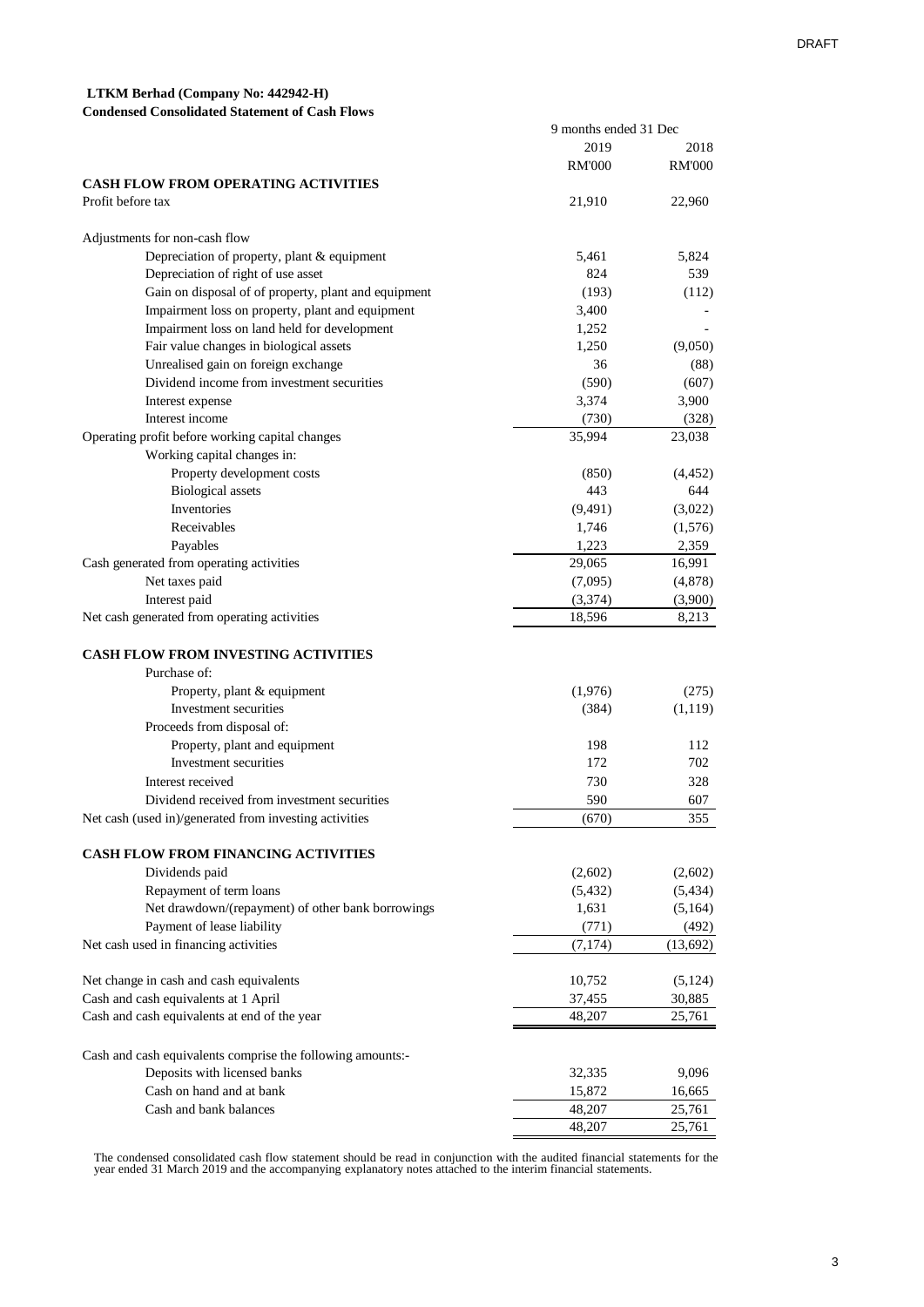#### **LTKM Berhad (Company No: 442942-H) Condensed Consolidated Statements of Changes in Equity For the quarter ended 31 December 2019**

|                                                                                                  | -Attributable to equity holders of the parent---------------------><br>[----(Non- distributable)----]<br>(Distributable) |                                                                                        |                                         |                                      |                                  |  |
|--------------------------------------------------------------------------------------------------|--------------------------------------------------------------------------------------------------------------------------|----------------------------------------------------------------------------------------|-----------------------------------------|--------------------------------------|----------------------------------|--|
| 9 months ended 31 December 2019                                                                  | Share<br>capital<br><b>RM'000</b>                                                                                        | Fair Value<br>Through Other<br>Comprehensive<br><b>Income Reserve</b><br><b>RM'000</b> | <b>ESOS</b><br>reserve<br><b>RM'000</b> | Retained<br>profits<br><b>RM'000</b> | Total<br>equity<br><b>RM'000</b> |  |
| <b>At 1 April 2019</b>                                                                           | 65,052                                                                                                                   | (4, 431)                                                                               | 399                                     | 185,001                              | 246,021                          |  |
| <b>Total comprehensive income</b><br>Profit net of tax<br>Other comprehensive income, net of tax | $\sim$                                                                                                                   | (996)<br>(996)                                                                         | $\overline{\phantom{a}}$                | 13,528<br>13,528                     | 12,532<br>13,528<br>(996)        |  |
| Transfer of fair value reserve of equity<br>instruments designated at FVOCI upon disposal        |                                                                                                                          | (5)                                                                                    |                                         | 5                                    |                                  |  |
| <b>Transactions with owners</b>                                                                  |                                                                                                                          |                                                                                        |                                         |                                      |                                  |  |
| Dividends                                                                                        |                                                                                                                          |                                                                                        |                                         | (1,301)                              | (1,301)                          |  |
| At 31 December 2019                                                                              | 65,052                                                                                                                   | (5, 432)                                                                               | 399                                     | 197,233                              | 257,252                          |  |
| 9 months ended 31 December 2018                                                                  |                                                                                                                          |                                                                                        |                                         |                                      |                                  |  |
| 1 April 2018                                                                                     | 65,052                                                                                                                   | 1,467                                                                                  | 399                                     | 166,051                              | 232,969                          |  |
| <b>Total comprehensive income</b><br>Profit net of tax                                           |                                                                                                                          | (4,789)                                                                                |                                         | 15,421<br>15,421                     | 10,632<br>15,421                 |  |
| Other comprehensive income, net of tax                                                           | $\overline{a}$                                                                                                           | (4,789)                                                                                | $\blacksquare$                          | $\overline{\phantom{a}}$             | (4,789)                          |  |
| Transfer of fair value reserve of equity<br>instruments designated at FVOCI upon disposal        |                                                                                                                          | $\mathbf{1}$                                                                           |                                         | (1)                                  |                                  |  |
| <b>Transactions with owners</b>                                                                  |                                                                                                                          |                                                                                        |                                         |                                      |                                  |  |
| Dividends                                                                                        |                                                                                                                          |                                                                                        |                                         | (1,301)                              | (1,301)                          |  |
| At 31 December 2018                                                                              | 65,052                                                                                                                   | (3, 321)                                                                               | 399                                     | 14,119                               | 243,601                          |  |

The condensed consolidated statement of changes in equity should be read in conjunction with the audited financial statements for the year ended 31 March 2019 and the accompanying explanatory notes attached to the interim